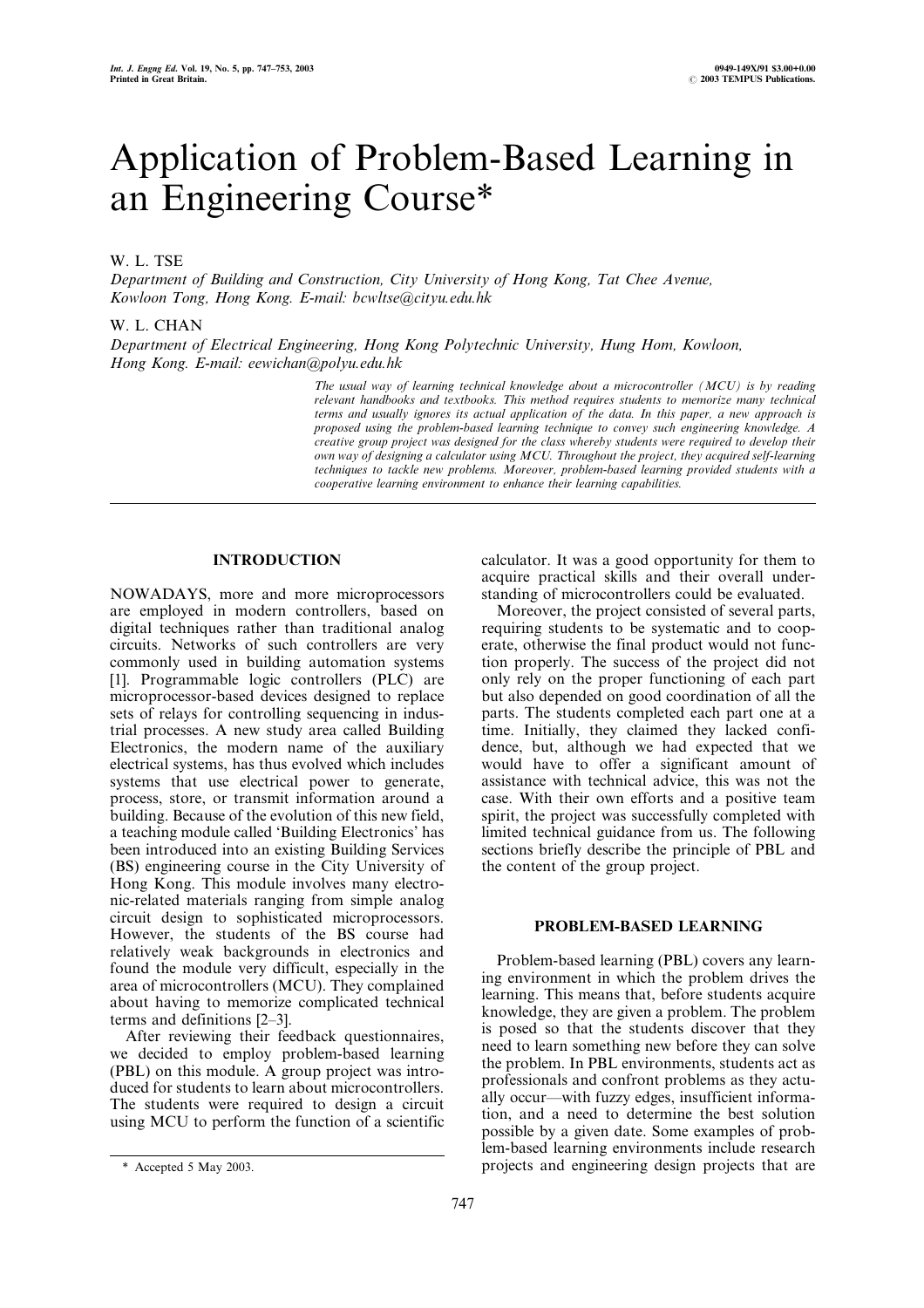more than just a synthesis of previously learned knowledge.

Problem-based learning thus has several distinct characteristics that may be identified and utilized in designing such a curriculum. These are  $[4–6]$ :

- Reliance on problems to drive the curriculum the problems do not test skills; they assist in development of the skills themselves.
- The problems are authentically ill-structured there is not meant to be one solution and, as new information is gathered in a reiterative process, perception of the problem, and thus the solution, changes.
- Students solve the problems—teachers are coaches and facilitators.
- . Students are only given guidelines for how to approach problems—there is no one formula for student approaches to the problem.
- Authentic, performance-based assessment—this is a seamless part and end of the instruction.

Posing a problem before learning tends to motivate students, as they can understand why they are learning the new knowledge. Learning in the context of the need to solve a problem also tends to store the knowledge in memory patterns that facilitate later recall for solving problems. In the 1960s, the McMaster Medical School introduced a learning environment that was a combination of small-group, cooperative, self-directed, interdependent, self-assessed problem-based learning, since when the approach has been known as `PBL'. Small-group, self-directed, self-assessed PBL is a use of problem-based learning which embodies most of the principles that are known to improve learning. This learning environment is active, cooperative, and self-assessed and provides prompt feedback, allows a better opportunity to take account of personal learning preferences and is highly effective. Using this approach requires that teachers change. This change, in particular, expects teachers to change their role from being the center of attention and the source of all knowledge to being the coach and facilitator of the acquisition of that knowledge. Thus learning becomes student-centered, not teacher-centered.

In the PBL curriculum, it is possible to note three distinct phases of operation by students. Whether gathering knowledge through a variety of sources on the Internet, through print sources, or by speaking with experts, these stages (set out below) are characteristic of PBL.

## Stage 1: encountering and defining the problem

Students are confronted with a real-world scenario through seemingly authentic correspondence. They may ask some basic questions such as:

- . What do I know already about this problem or question?
- . What do I need to know to effectively address this problem or question?
- . What resources can I access to determine a proposed solution or hypothesis?
- . At this point, a very focused problem statement is needed, although this will be altered as new information is accessed and understood.

# Stage 2: accessing, evaluating and utilizing information

Once they have clearly defined the problem, students may access print, human, or electronic information resources. In the case of a city plan, calls to human resources such as the town manager or staff engineers may be of use. The Internet can be a focal point of research when a problem is constructed with that purpose. In the case of the sample problem, students may find a rich diversity of perspectives and resources preparatory to



Fig. 1. Hardware design for the group project.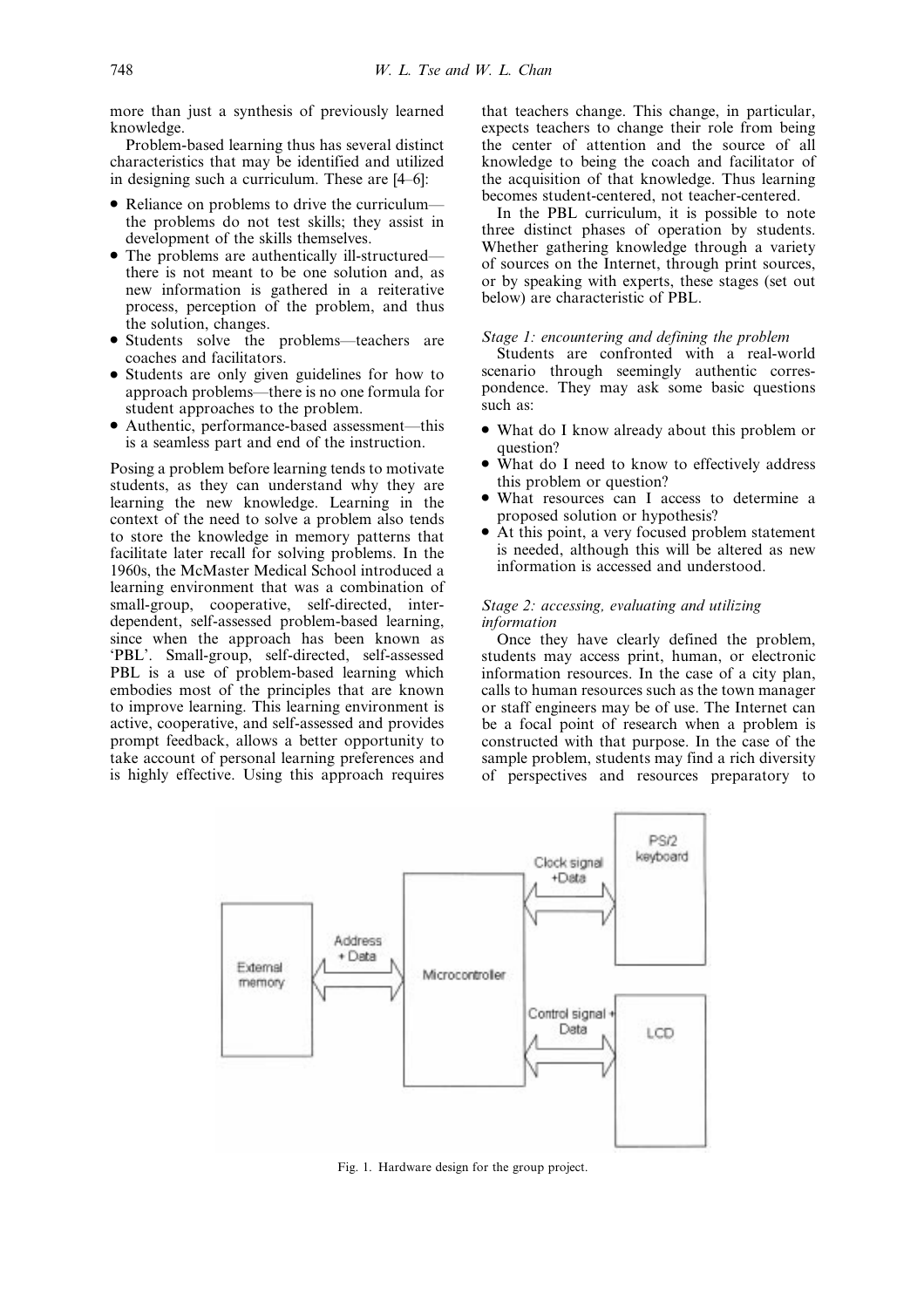

Fig. 2. The main function of the keyboard software driver.

stage 3. When utilizing the information, students must take care to appraise the value of the sources they have accessed.

#### Stage 3: synthesis and performance

In this stage, students construct a solution to the problem. They may create a multi-media production, a presentation, or a more traditional written paper focused around an essential question. In all cases, the students must re-organize the information in a new way.

# A CREATIVE GROUP PROJECT UTILIZING THE CONCEPT OF PBL

Because of the advantages of problem-based learning mentioned in Delisie [7] and Savin-Baden [8], we employed this technique in our `Building Electronics' module by assigning a creative group project to the class. The project itself required each team to design a scientific calculator using MCU and consisted of four main parts. As there were 20 students, five teams were formed each having four members. This guaranteed that all team members had to take responsibility for one part of the project. Two major design criteria were specified in the project: the calculator should be able to perform mathematical calculations based on the conventional sequence of mathematical operands and an error-checking capability on user input should also be included. Some materials were given to the students. These included the relevant technical information and the proposed working schedule of the four main parts of the project, namely hardware design, keyboard interface, display interface and the mathematical execution algorithm. A one-hour lecture was used to present these materials.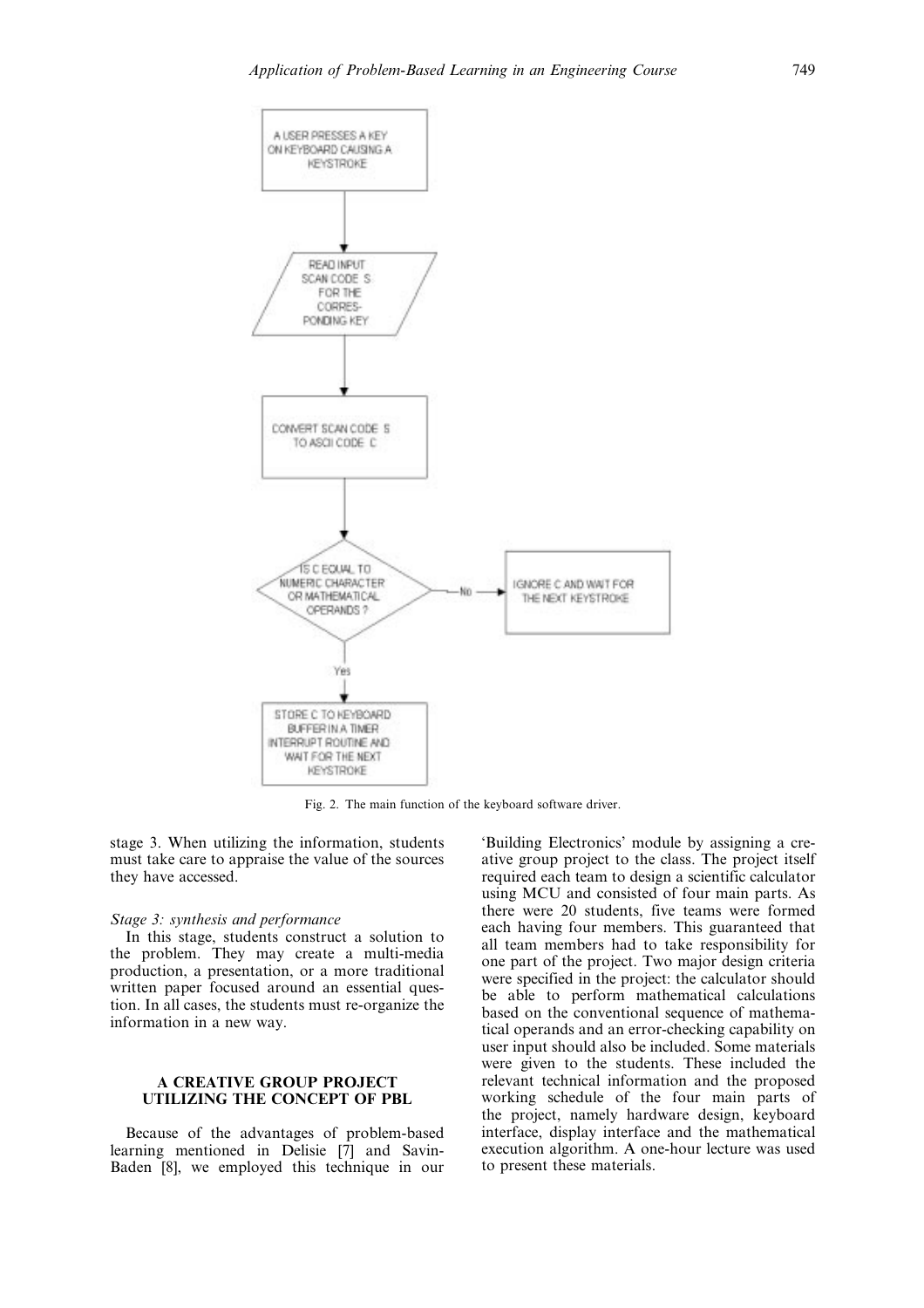

Fig. 3. The main function of the LCD software driver.

The first part of the project dealt with all the hardware components and their interfaces. A block diagram of the hardware design is shown in Fig. 1. The components included an MCU, external memory, a keyboard and a liquid crystal display (LCD). The design was crucial to the whole project, as it greatly affected later developments. Three weeks were recommended for this part.

Once the hardware design has been confirmed, the software drivers of the peripheral devices should be developed. Two drivers were required, for the keyboard and the LCD. They should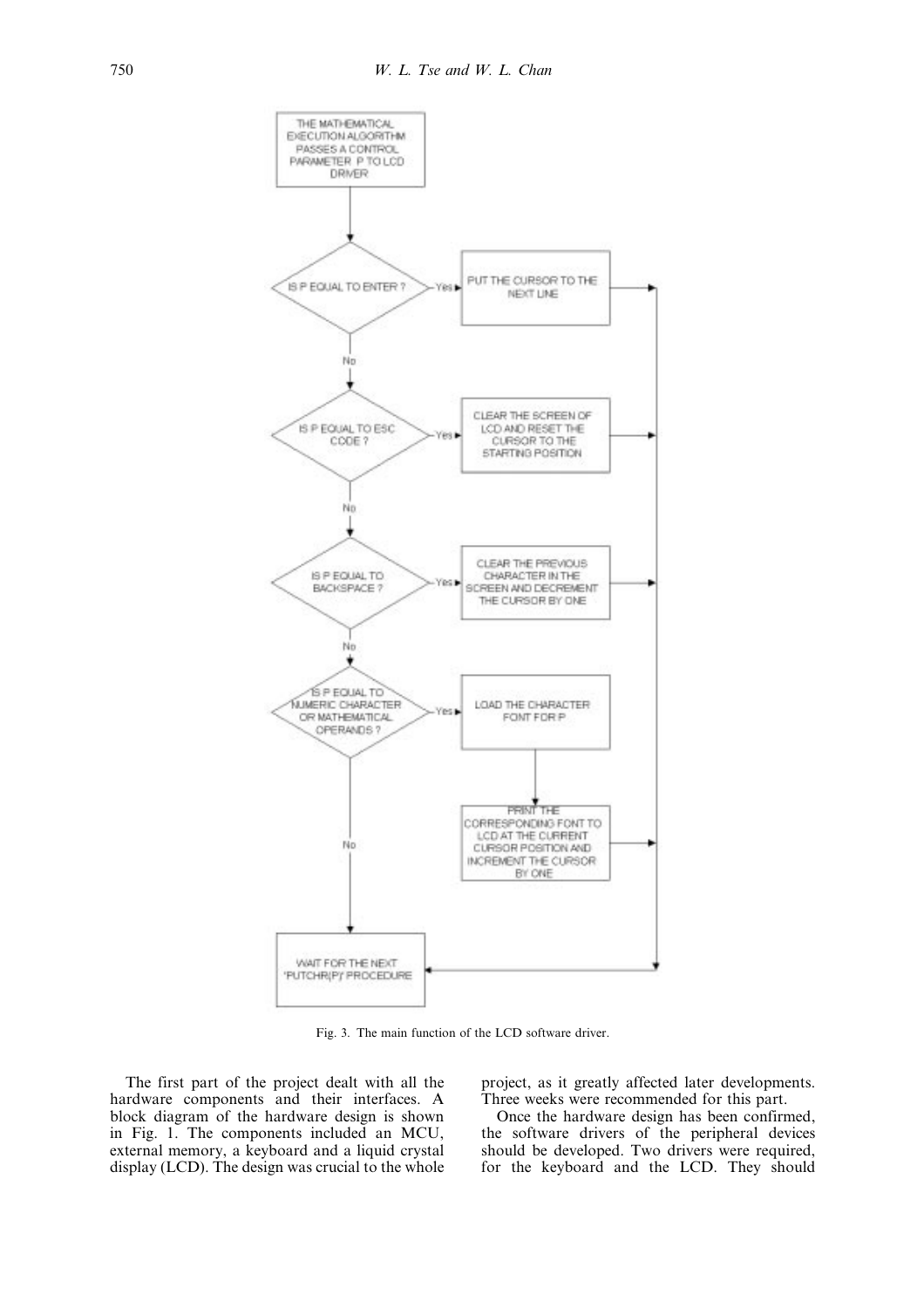

Fig. 4. The main function of the mathematical execution algorithm.

provide a good interface for the hardware so as to facilitate the final integration of work. Figs 2 and 3 illustrate the main function of the software driver of the keyboard and the LCD respectively. Each team member had to work on a driver for three weeks.

The mathematical execution algorithm was developed in parallel with the software driver development. Fig. 4 gives a basic idea of how to execute the mathematical manipulation in the correct sequence. Checking on user input is important to ensure proper execution. An error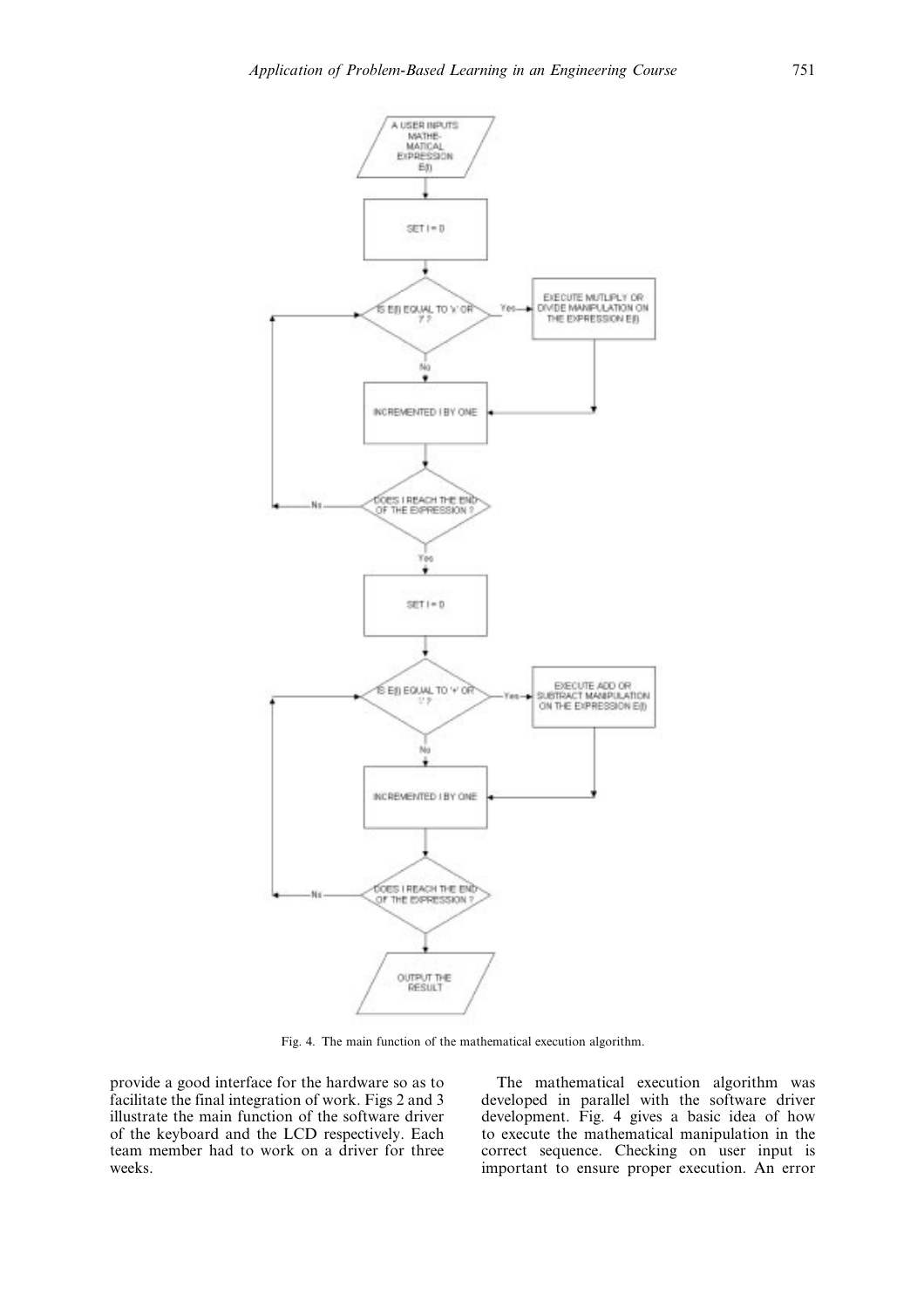

Fig. 5. Calculator designed by one of the teams.

message should be shown for incorrect user input. The same time that is spent on developing the hardware drivers should be spent on this part of the project.

The final step of the project was to make the individual hardware and software modules work together to perform as a calculator. Usually, some interface problems will need to be solved and one week is allocated for this, leaving one week for report writing. The whole project should be completed within two months.

Five areas were assessed when evaluating the quality of the project. The first focused on the functionality of the designed calculator. To meet the specifications, each team member had to resolve his/her own problems by learning new knowledge and cooperating with each other. A team achieving the basic requirements as stated in the specifications would receive 50 points. Next, the hardware design was considered and a maximum of 10 points could be scored for an optimal design. Greater utilization of hardware resources usually yielded a higher mark. The interface between the three software modules also gained marks. In fact, a team with a good interface design would find the integration work easy. A maximum of 10 points could be scored for this. Another 10 points could be earned for presentation, which could be assessed from students' reports. An extra 20 points could be allocated to a team for creativity, such as a built-in programming capability developed in the calculator.

## **CONCLUSIONS**

At the end of two months, all teams were able to complete the group project. Throughout the project, they used self-learning techniques to tackle a problem. They collected information by themselves, carried out analysis of a problem and proposed a solution to resolve it. The teachers acted as coaches, providing technical advice, and the students had to strive to do the work themselves. More importantly, all the parts of the project were required to integrate to form an ultimate solution. Thus, a very good environment for cooperative learning was created in which they learned the importance of teamwork to achieve success. Through the discussion within a team, all team members had the chance to learn new things from each other, thus enhancing their learning capabilities.

Figure 5 shows the calculator designed by one of the teams. The team developed a good strategy to handle the project. It employed a typical PS/2 keyboard for user interface. Instead of constructing an array of keypads, the team developed the interface with the existing keyboard, which was much simpler from the hardware point of view. In this way, the team gained more time to develop the software modules, especially the execution algorithm. Thus, the project was very creative, as considerable flexibility was allowed to students to tackle it in their own way.

From the outcome of this project, we concluded that PBL was very effective in conveying technical knowledge. Students had a good opportunity to practice self-learning techniques that would be important in their future careers. Also, their learning capabilities would be further enhanced by learning to work in a cooperative environment. This paper demonstrates how we employed PBL in our course. Any readers are welcome to employ our approach in other curricula to create a more effective learning environment.